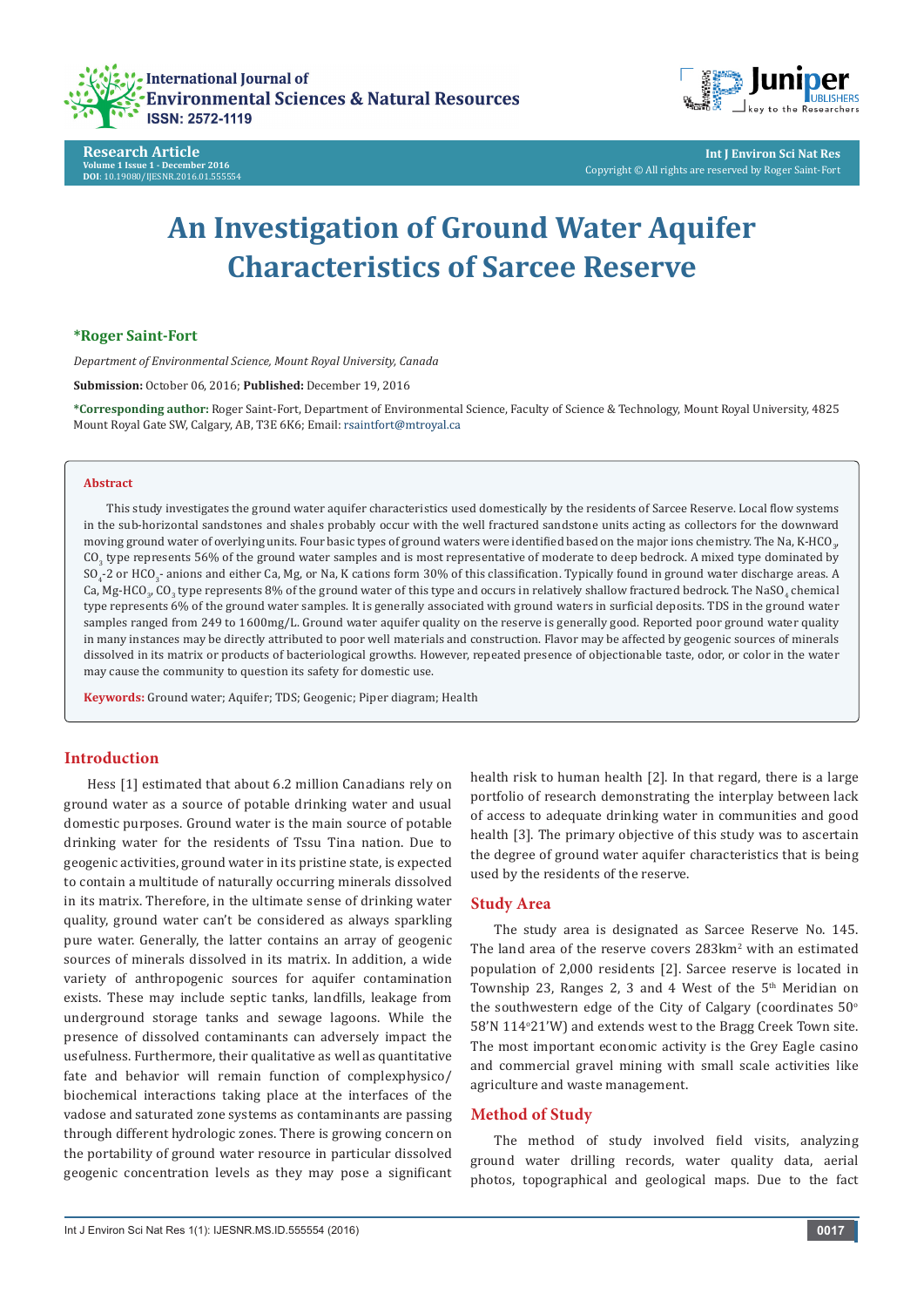that records for wells drilling and water quality characteristics were available for only 80 houses, some interpretation was, to a certain extent, general in nature, however scientifically insightful. Representative ground water samples were collected from various households in clean glass bottles having a foillined, labelled and appropriately handled prior to be analyzed. All analyses were carried out according to standard methods of water analysis.

## **Climate**

The climate of the subject geographical area is largely subcontinental with short and moderately warm summers, brief springs and fall seasons, and rather long cold winters. It is influenced by the interplay between the cold Artic and Pacific air masses. Dry warm westerly s air mass (Chinooks) often flow over the mountains in the winter to assuage the winter [3]. The  $temperature$  commonly ranges from between -35 and 25 $°C$ . Average annual precipitation is approximately 50cm.

## **Geologic Setting**

## **Physiography**

Sarcee reserve is physically situated in a transition zone between the Western Alberta Plains to the east and the Foothills of the Rocky Mountains to the west. Elevations vary from approximately 1120m on the eastern edge of the reserve to over 1430m in the western sector of the reserve. It primarily consists of an upland area bisected into two distinct highlands by a glacial outwash feature known as Six Mile Coulee. To the east, Bullhead Hill is the dominant feature, while to the west, the features known locally as Blueberry Hill and Spy Hill which are an up thrust unit of the Cretaceous Brazeau formation, are the predominant land features [4]. The reserve is drained by the Elbow River which runs along the west and northern boundaries, entering the reserve in its northeast corner to drain into the Glenmore reservoir. The southeast corner of Sarcee reserve is drained by Fish Creek which then travels through South Calgary to empty into the Bow River. Milburn Creek drains the west central highland which empties into the Elbow. The south portion of Six Mile Coulee drains into Fish Creek.

### **Bedrock Geology**

The eastern area of the reserve is underlain by the siltstone and shale sequence of the Tertiary Paskapoo Formation. The occurrence of Late-Cretaceous Tertiary Bears paw Formation stratigraphically crosses the western part of the reserve as well. A tongue of Cretaceous Alberta Group also crosses the reserve [5].

## **Surficial Geology**

The bedrock within the boundary of the reserve is overlain by nearly continuous till cover. The exception is the higher elevations of Blueberry Hill which has exposures of Cretaceous porcupine Hills Formation at the surface [4]. The major unit found on the reserve is the Spy Hill Drift which consists of till

and stratified drift deposited by a glacier [5]. This till consists of clay rich silty till. This till is generally structure less but can contain local and isolated deposits of sand and gravel. The drift is generally thin throughout the reserve ranging from 4 to 6m thick and decreasing to zero at some higher elevations. Within the natural drainage channels such as Six Mile Coulee, Milburn Creek, the Elbow and Fish Creek Valleys, deposits of sand, gravel, lacustrine clays and silts are common in the valley floors. Commercial gravel deposits are being exploited in the area of Two Guns and on the west boundary of the reserve.

## **Results and Discussions**

### **Hydrogeology**

The ground water flow regime for the study area was inferred with a certain degree of interpretation because of data gaps. Vegetation association, aerial photos, and field observations were used to delineate areas of natural ground water recharge and discharge. The lodrge pole brine-brome grass (*Bromus sp*.), bearberry (*Arctostaphylos ava-ursi*) are indicative of natural ground water recharge conditions along ridges, where the water table is relatively deep. Meadows, often containing springs and seepages, supporting the growth of willow (*Salix sp*.), sedge (*Carex sp*.) and swamp birch (*Betulapumoilia var. glandulifera*) are indicative of groundwater discharge in areas of more gentle slopes where the water table is relatively shallow. Discharge areas are typically lower elevations and areas near the Elbow River and Fish Creek. Other significant areas of discharge are Six Mile Coulee, Lott Creek, and Milburn Creek. Seepages, springs, swamps, and hummocky ground as ground water discharge features were also observed.

A simple water budget approach to estimate the volume of water entering the recharge areas was used. As surficial deposits thin or absent, it is likely that the recharge areas are quite effective in replenishing the local aquifers. The basic equation is expressed as Eq.(1)

$$
R = [Pr - \{(Sc \times Pr) + Et\} A \qquad (1)
$$

Where R is the volume of water recharging the ground waters, Pr is annual precipitation, Sc represents a runoff coefficient, Et is evapotranspiration, and A is site area available for recharge. Values derived for the various variables are  $Pr = 0.50 \text{m/yr}$ ; Sc  $= 0.20$ ; Et = 0.20m/yr; and A = 2800ha. Annual ground water recharge was estimated at  $5 \times 10^6$  m<sup>3</sup>.

### **Hydro geochemistry**

Most natural ground waters can be represented as solutions of three cationic constituents: calcium, magnesium, and the alkali metals; and of the three anionic constituents: sulfate, chloride, and those contributing to alkalinity [6]. The composition of ground water may be represented conveniently by trilinear plotting. These plots may aid prospective ground water users to forecast the type of ground waters at a particular geographical location and depth. Hydro chemical results for single wells were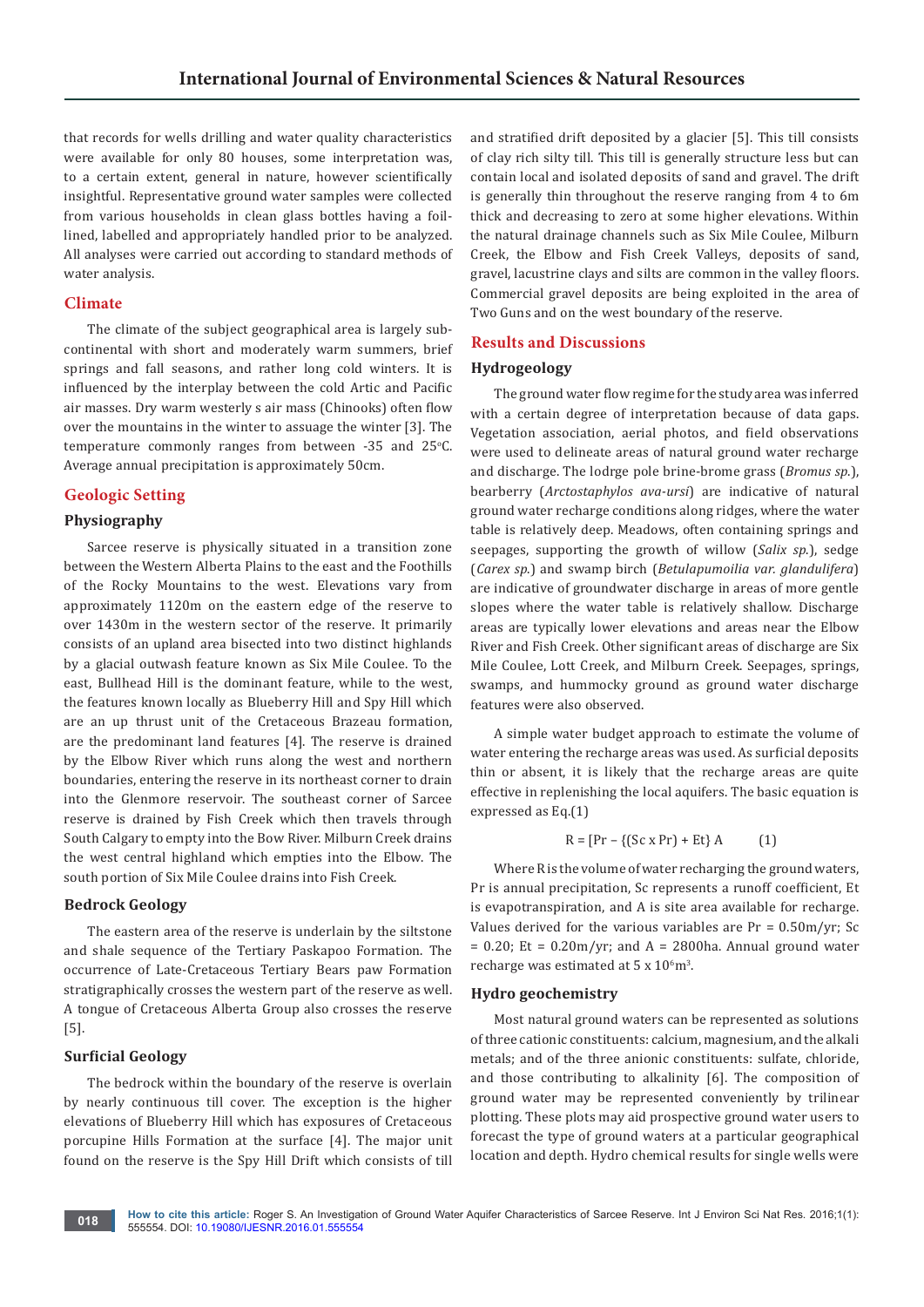plotted and their respective groupings are shown on hydro chemical facies (Figures 1-4).





**Figure 3:** Piper diagram showing Na/K  $HCO<sub>3</sub>$  type grouping of major ions.



The ground water chemistry appeared highly variable. The major ion chemistry indicates four basic types of ground waters encompassing Sarcee reserve: A Ca, Mg-HCO<sub>3</sub>, CO<sub>3</sub> type represents ground water in relatively shallow fractured bedrock. Such hydrochemistry represents 8% of the ground water samples of this type. Ground waters of the calcium-magnesium

bicarbonate type are typical of areas of recharge and of short flow systems. Total dissolved solids (TDS) content, a measure of how much dissolved salts are in the water, range from 249 to 489 mg/L for an average concentration of 337mg/L with a standard deviation of 86. Average well depth below ground surface is approximately 125ft.

The Na, K-HCO<sub>3</sub>, CO<sub>3</sub> type occurs throughout the area and is most representative of moderate to deep bedrock in area. It was determined that 56% of the ground water samples are of this type. They occur mainly in ground water discharge areas and in the major river valleys. Because of higher sodium content, hardness is generally less than 100mg/L while TDS contents of up to 1366mg/L reflect the deeper, more mineralized nature of these ground waters. TDS values ranged from 329 to 1360mg/L for an average concentration of 610mg/L with a standard deviation of 225. It is important to note that the 400mg/L content of TDS generally coincides with a change in dominant cations. Average well depth below ground surface is approximately 160ft.

A mixed type of the ground waters, dominated by  $\mathop{\rm SO}\nolimits_4$ -2 or  $\text{HCO}_3^{\text{-}}$  anions and either Ca, Mg, or Na, K cations. In that regard, 30% of the ground water falls under this classification. Wells depth tend to be quite variable ranging spatially from 100 to 200 ft. TDS values ranged from 387 to 1290mg/L for an average concentration of 514mg/L with a standard deviation of 202. This water type occurs mainly in ground water discharge areas. Low ground water movement may be responsible for locally high TDS and SO<sub>4</sub>-2 while active ground water flushing has  $\mathrm{HCO}_{3}$ - as the dominant anion. The data indicate that the maximum TDS content for the mixed type ground water is 1290mg/L, but that about 55% of the ground water has a content less than 500mg/L. The sulfate rich ground water seems to have a much greater effect on the TDS content than does the cation exchange process.

The  $\text{NaSO}_4$  chemical type represents 6% of the ground water samples analyzed. It is generally associated with ground waters in surficial deposits. Sulfate content is generally highest in relatively shallow less than 50ft completed in till and glaciofluvial sediments. Sulfate content at this depth is probably related to the gypsum content of these sediments within the annual phreatic range. The highest TDS content of any ground water sample was denoted in the  $\texttt{NaSO}_4$  ground water type. TDS value ranged from 830 to 1600 mg/L for an average value of 1071mg/L with a standard deviation of 308.All the ground waters have a TDS content greater than 500mg/L. The relatively shallowness and sulfate rich ground waters level do not seem to have a much greater effect on TDS content than does the cation exchange process. Excessive mineralization and ground water discharge configuration are the probable reasons for the quality noted. Sulfates concentration in aquifer formations are generally lower in ground water from bedrock aquifers than in those from aquifers in surficial deposit. This could be ascribed to the reduction process occurring when water comes into contact with methane, a natural gas often from bedrock aquifer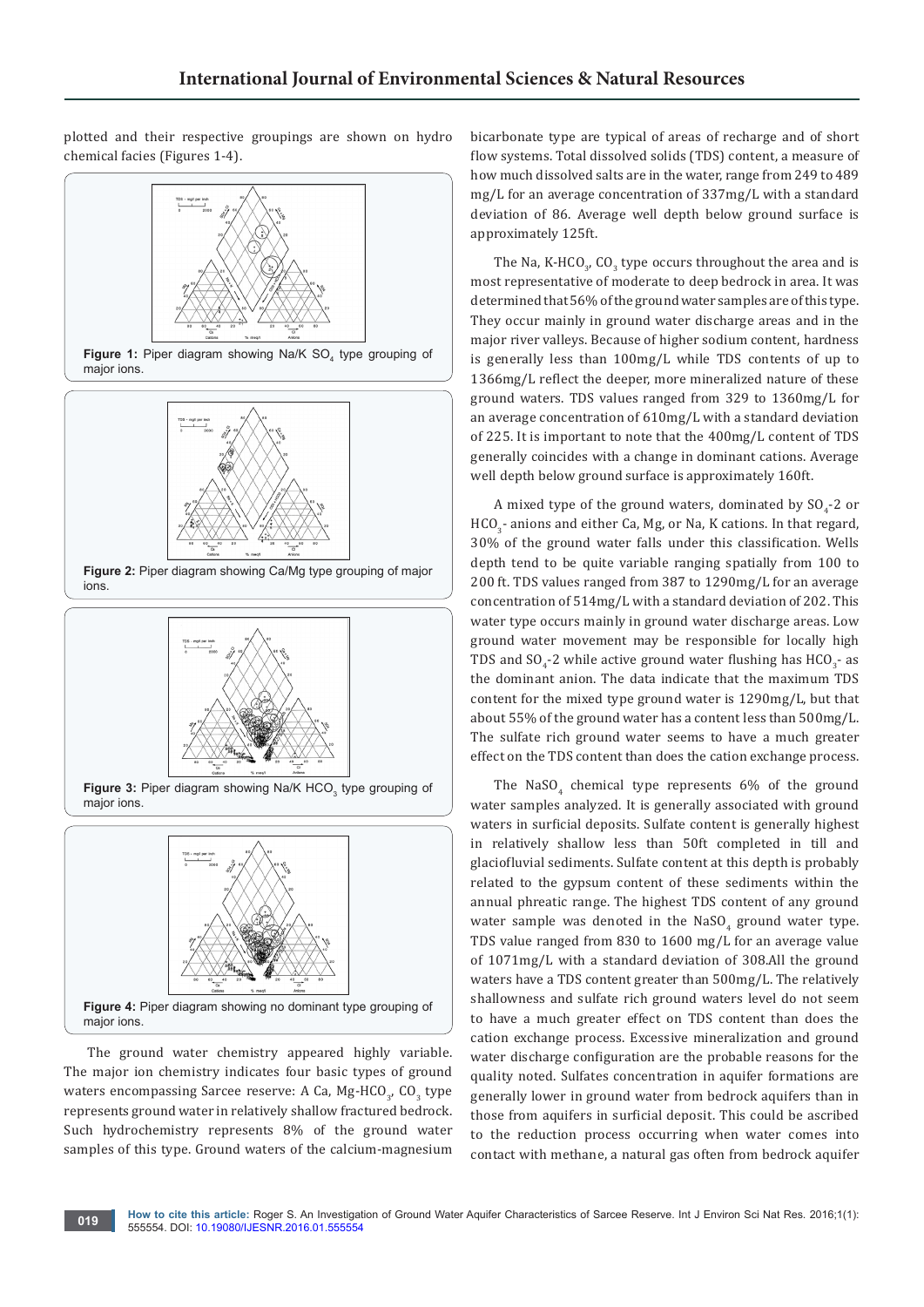in Alberta or other agents such as decomposed organic matter. The two geochemical reduction process [7] are represented by the following reactions:

$$
CaSO4 + CH4 ↔ CaS + CO2 + H2O
$$
 (1)  
CaS + 2 CO<sub>2</sub> + 2 H<sub>2</sub>O ↔ H<sub>2</sub>S + Ca (HCO<sub>3</sub>)<sub>2</sub> (2)

Waters affected by sulfate reduction gain in bicarbonate as well, and the calcium in the resulting bicarbonate will, by natural softening processes, be exchanged for sodium. The reduction of sulfates then indirectly increases the sodium alkalinity content of bedrock ground waters. A summary of the major contributing minerals to the hydrochemistry and their congruent dissociation are highlighted in the geochemical reactions:

Dolomite: Ca/Mg(CO<sub>2</sub>) <----->Ca<sup>2</sup> + Mg<sup>+2</sup> + 2 CO<sub>2</sub> [3] Fluorite:  $CaF_2$ <-----> $Ca^2 + 2F$ - [4] Calcite:  $CaCO<sub>3</sub>$  <----->  $Ca<sup>2</sup> + CO<sub>3</sub>$  $[5]$ Epsomite:  $MgSO_4^{\bullet}7 H_2O \leftarrow \rightarrow Mg^{2} + SO_4^{\prime} + 7 H_2O$  [6] Sylvite:  $KCI< ---->K^+ + Cl^-$  [7] Mirabillite:  $\text{Na}_2\text{SO}_4\bullet 10 \text{ H}_2\text{O} \text{ and } 2 \text{ Na}^+ + \text{SO}_4^{-2} + 10 \text{ H}_2\text{O}$ [8] Gypsum:  $CaSO_4$ •2 H<sub>2</sub>O <----->  $Ca^2 + SO_4^{-2} + 2 H_2$  $[9]$ Halite: NaCl<-----> Na<sup>+</sup>  $[10]$ 

Many minerals that are affecting the ground waters chemistry in the aquifer formations will be expected to dissolve congruently and incongruently according to the equilibrium concentrations attained in the water.

Ground water aquifer quality on the reserve is generally good. Reported poor ground water quality in many instances may be directly attributed to poor well materials and construction. Flavor may be affected by inorganic salts or metal ions, or products of bacteriological growths. However, repeated presence of objectionable taste, odor, or color in a water supply may cause the community to question its safety for domestic use. Guideline levels for drinking water is typically based on taste quality according to level of TDS and not health risk [8]. Water with extremely low TDS may be insipid and taste flat. The palatability of ground waters on the reserve with a TDS value less than 600mg/L is regarded as good drinking water. It was found that 50% of the water samples have such designation. The hydrochemistry data indicate that 35% of the ground water samples can be regarded as of fair quality.

They are characterized by TDS concentrations between 600 to 900mg/L. Poor quality was represented by 10% of the ground water samples. The hydrochemistry is characterized by TDS concentrations between 900 to 1200mg/L. However, in 5% of ground water samples, TDS concentrations were found to be greater than 1200mg/L. This makes the palatability of the water as unacceptable. Furthermore, from a health risk standpoint, daily consumption of ground water with high TDS concentrations may have adverse effects on residents experiencing renal, cardiac and circulatory problems [9,10]. Wells with fluorides concentration greater than 2mg/L in the ground water could lead to dental fluorosis or mottling of the tooth enamel [11].

Geochemical conditions leading to the development of salinity in the ground water formations on the reserve can be conceptualized in terms of the dynamic equilibrium arising between mineral availability and mineral solubility [8]. Furthermore, high soluble chloride minerals including halite (NaCl), will often occur as salt strata originally formed during water evaporation of marine basins. Anhydrite  $(CaSO_4)$  and gypsum (CaSO<sub>4</sub> $\bullet$ 2 H<sub>2</sub>O) are considered as the most common of the sulfate bearing sedimentary minerals that may release  $\mathrm{SO}_4^-$ 2 upon dissolution. Geochemical evolution from active use of the ground waters may be described according to the following reactions were exchanged represents cations exchanged on ground water fabric:

| CaSO <sub>4</sub> •2 H <sub>2</sub> O -----> Ca <sup>+2</sup> + SO <sub>4</sub> <sup>-2</sup> + 2 H <sub>2</sub> O [11] |                    |      |  |
|-------------------------------------------------------------------------------------------------------------------------|--------------------|------|--|
| $Ca^{2} + 2$ Na (exchanged) <-----> 2 Na <sup>+</sup> + Ca (exchanged) [12]                                             |                    |      |  |
| $Ca^{+2} + Mg^{+2}$ (exchanged) <-----> Mg <sup>+2</sup> + Ca (exchanged) [13]                                          |                    |      |  |
| $CaCO3 + H2CO3 - \cdots > Ca+2 + 2 HCO3$                                                                                |                    | [14] |  |
| $NaCl$ -----> $Na^+ + Cl^-$                                                                                             | $\vert 15 \vert$   |      |  |
| $KCl$ -----> $K^+$ + Cl <sup>-</sup>                                                                                    | $\lceil 16 \rceil$ |      |  |
| $Mg^{2} + 2$ Na (exchanged) <-----> 2 Na <sup>+</sup> + Mg (exchanged)                                                  |                    |      |  |

Mg+2 + 2 Na (exchanged) <-----> 2 Na+ + Mg (exchanged)  $[17]$ 

 $Ca^{2} + 2 K$  (exchanged) <-----> 2 K<sup>+</sup> + Ca (exchanged) [18]

 $Mg^{2}$  + 2 K (exchanged) <-----> 2 K<sup>+</sup> + Mg (exchanged) [19]

Cl- will remain dissolved in the ground water solution matrix, unaffected by various ion exchanges, precipitation, or biochemical degradations.

### **Well Yield**

Local ground water flow systems in the sub-horizontal sandstones and shales formation probably occur with the fractured sandstone units. The latter acting as conduits and collectors for the downward moving of overlying units. Hence, well yields on the reserve are expected to be intrinsically variable and hydraulic conductivities highly anisotropic. Sustainable yield is considered to be the rate at which individual wells can be pumped continuously for a period of 20 years so that at the end of this period water level in the ground water formation will not be drawn below the aquifer's top [12]. The Paskapoo formation contains sandstone units which are capable of high sustained well yields. This is evidenced by the well yields data in the eastern area of the reserve. Distribution of wells location relative to bedrock geology indicate that the sandstone units within the Paskapoo formation are the major producing horizons. Where drift aquifers are present, they are highly permeable and